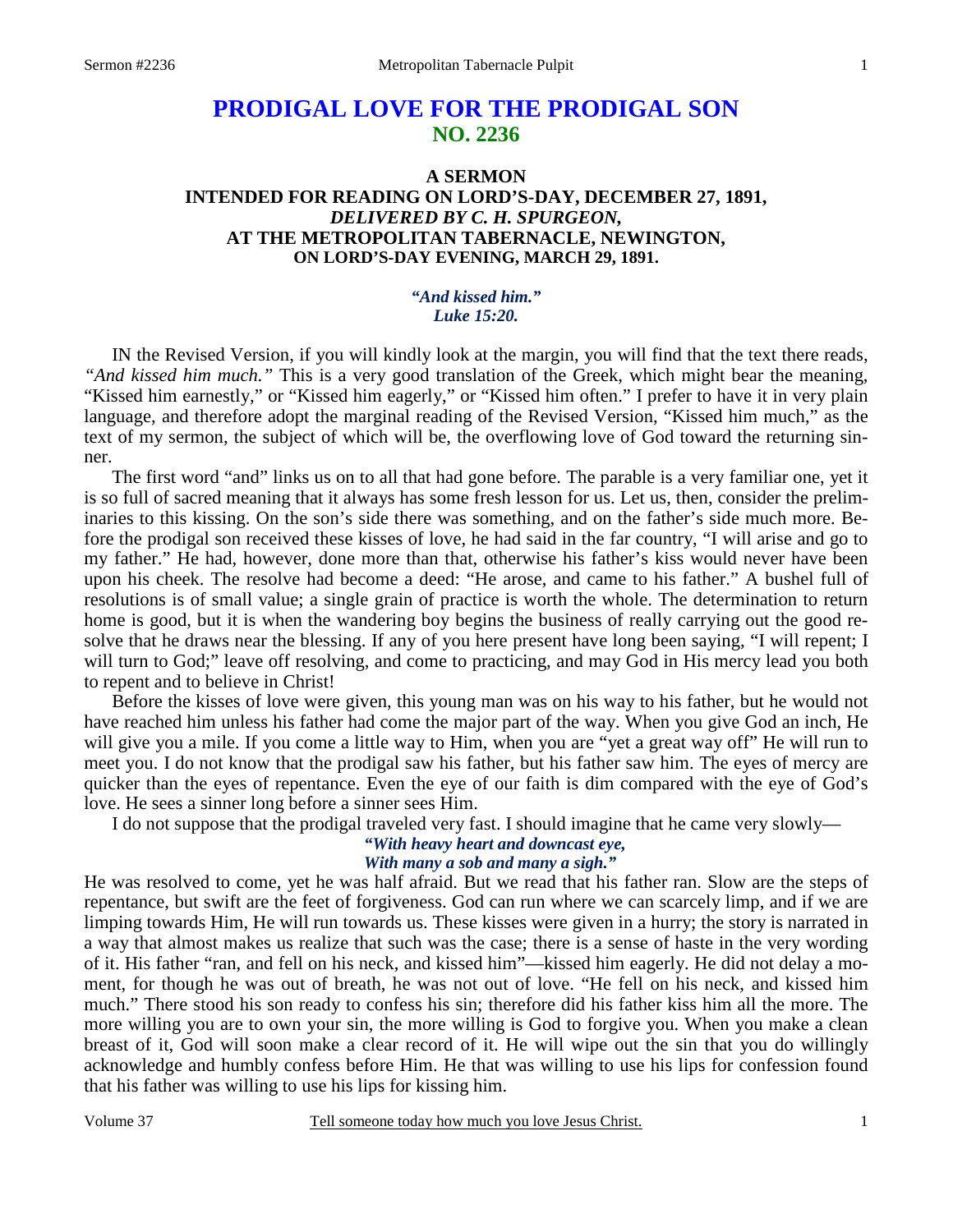See the contrast. There is the son, scarcely daring to think of embracing his father, yet his father has scarcely seen him before he has fallen on his neck. The condescension of God towards penitent sinners is very great. He seems to stoop from His throne of glory to fall upon the neck of a repentant sinner. God on the neck of a sinner! What a wonderful picture! Can you conceive it? I do not think you can, but if you cannot imagine it, I hope that you will realize it. When God's arm is about our neck, and His lips are on our cheek, kissing us much, then we understand more than preachers or books can ever tell us of His condescending love.

 The father "saw" his son. There is a great deal in that word, "saw." He saw who it was; he saw where he had come from; saw the swineherd's dress; saw the filth upon his hands and feet; saw his rags; saw his penitent look; saw what he had been; saw what he was; and saw what he would soon be. "His father saw him." God has a way of seeing men and women that you and I cannot understand. He sees right through us at a glance, as if we were made of glass; He sees all our past, present and future.

 "When he was yet a great way off, his father saw him." It was not with icy eyes that the father looked on his returning son. Love leaped into them, and as he beheld him, he "had compassion on him;" that is, he felt for him. There was no anger in his heart towards his son; he had nothing but pity for his poor boy, which had got into such a pitiable condition. It was true that it was all his own fault, but that did not come before his father's mind. It was the state that he was in, his poverty, his degradation, that pale face of his so wan with hunger that touched his father to the quick. And God has compassion on the woes and miseries of men. They may have brought their troubles on themselves, and they have indeed done so, but nevertheless God has compassion upon them. "It is of the Lord's mercies that we are not consumed, because His compassions fail not."

 We read that the father "ran." The compassion of God is followed by swift movements. He is slow to anger, but He is quick to bless. He does not take any time to consider how He shall show His love to penitent prodigals; that was all done long ago in the eternal covenant. He has no need to prepare for their return to Him; that was all done on Calvary. God comes flying in the greatness of His compassion to help every poor penitent soul—

> *"On cherub and on cherubim, Full royally He rode; And on the wings of mighty winds Came flying all abroad."*

And when He comes, He comes to kiss. Master Trapp says that, if we had read that the father had kicked his prodigal son, we should not have been very much astonished. Well, I would have been very greatly astonished, seeing that the father in the parable was to represent God. But still, his son deserved all the rough treatment that some heartless men might have given, and had the story been that of a selfish human father only, it might have been written that "as he was coming near, his father ran at him, and kicked him." There are such fathers in the world, who seem as if they cannot forgive. If he had kicked him, it would have been no more than he had deserved. But no, what is written in the Bible stands true for all time, and for every sinner—"He fell on his neck, and kissed him;" kissed him eagerly, kissed him much.

What does this much kissing mean? It signifies that when sinners come to God, He gives them a loving reception, and a hearty welcome. If any of you, while I am speaking, shall come to God, expecting mercy because of the great sacrifice of Christ, this shall be true of you as it has been true of many of us: "He kissed him much."

**I.** First, this much kissing means MUCH LOVE. It means much love truly *felt,* for God never gives an expression of love without feeling it in His infinite heart. God will never give a Judas-kiss, and betray those whom He embraces. There is no hypocrisy with God; He never kisses those for whom He has no love. Oh, how God loves sinners! You who repent, and come to Him, will discover how greatly He loves you. There is no measuring the love He bears towards you. He has loved you from before the foundation of the world, and He will love you when time shall be no more. Oh, the immeasurable love of God to sinners who come and cast themselves upon His mercy!

 This much kissing also means much love *manifested*. God's people do not always know the greatness of His love to them. Sometimes, however, it is shed abroad in our hearts by the Holy Spirit which is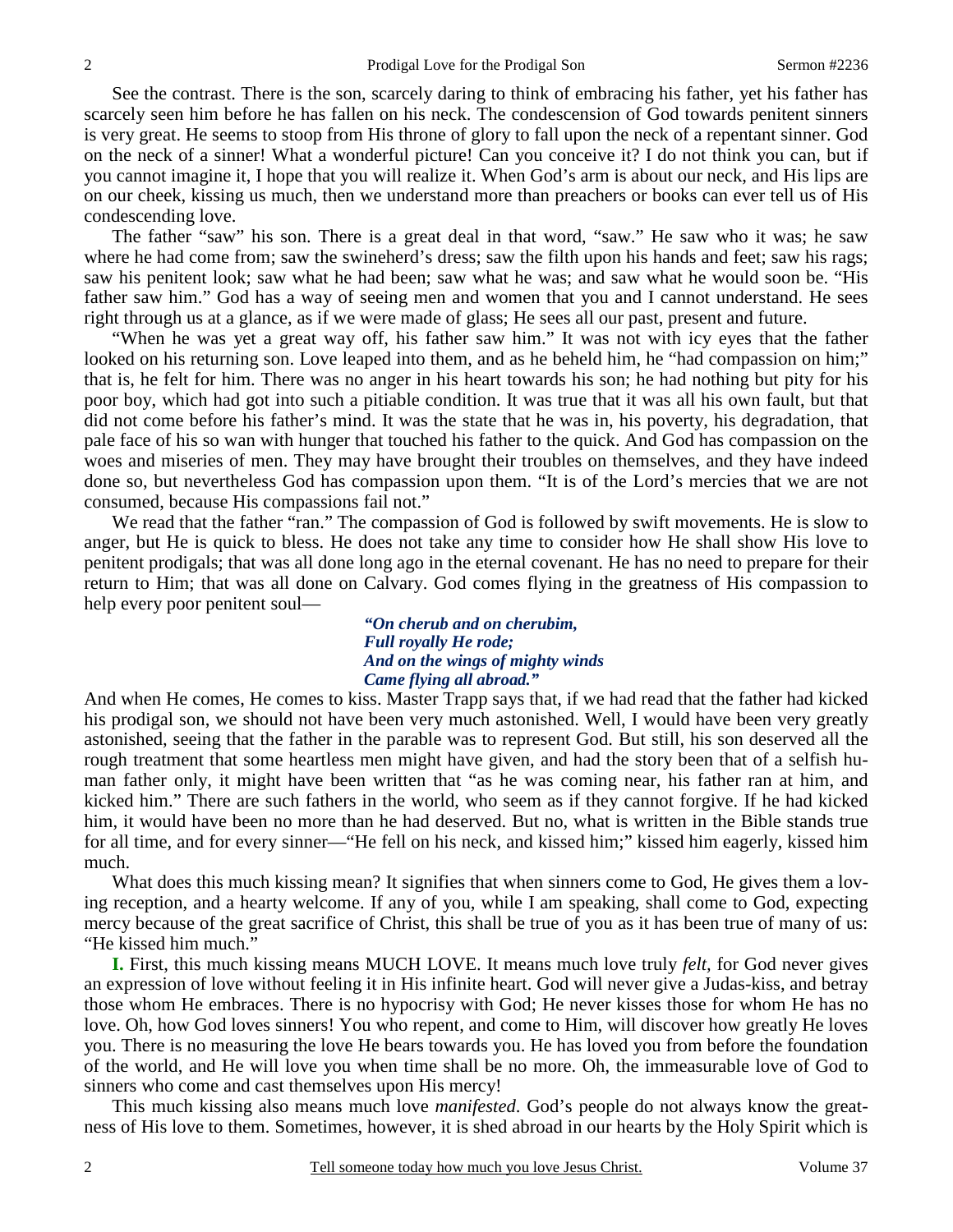given to us. Some of us know at times what it is to be almost too happy to live! The love of God has been so overpoweringly experienced by us on some occasions that we have almost had to ask for a stay of the delight because we could not endure any more. If the glory had not been veiled a little, we should have died of excess of rapture, or happiness. Beloved, God has wondrous ways of opening His people's hearts to the manifestation of His grace. He can pour in, not now and then a drop of His love, but great and mighty streams. Madame Guyon used to speak of the torrents of love that come swooping through the spirit, bearing all before them. The poor prodigal in the parable had so much love manifested to him that he might have sung of the torrents of his father's affection. That is the way God receives those whom He saves, giving them not a meager measure of grace, but manifesting an overflowing love.

 This much kissing means, further, much love *perceived*. When his father kissed him much, the poor prodigal knew, if never before, that his father loved him. He had no doubt about it; he had a clear perception of it. It is very frequently the case that the first moment a sinner believes in Jesus, he gets this "much" love. God reveals it to him, and he perceives it and enjoys it at the very beginning. Think not that God always keeps the best wine for the last; He gives us some of the richest dainties of His table the first moment we sit there. I recollect the joy that I had when first I believed in Jesus, and, even now, in looking back upon it, the memory of it is as fresh as if it were but yesterday. Oh, I could not have believed that a mortal could be so happy after having been so long burdened, and so terribly cast down! I did but look to Jesus on the cross, and the crushing load was immediately gone, and the heart which could only sigh and cry by reason of its burden, began to leap and dance and sing for joy. I had found in Christ all that I wanted, and I rested in the love of God at once. So may it be with you also, if you will but return to God through Christ. It shall be said of you as of this prodigal, "The father saw him, and ran, and fell on his neck, and kissed him in much love."

**II.** Secondly, this much kissing means MUCH FORGIVENESS. The prodigal had many sins to confess, but before he came to the details of them, his father had forgiven him. I love confession of sin after forgiveness. Some suppose that after we are forgiven we are never to confess, but, oh, beloved, it is then that we confess most truly, because we know the guilt of sin most really! Then do we plaintively sing—

> *"My sins, my sins, my Savior, How sad on You they fall! Seen through Your gentle patience, I tenfold feel them all. I know they are forgiven, But still their pain to me Is all the grief and anguish They laid, my Lord, on Thee."*

To think that Christ should have washed me from my sins in His own blood makes me feel my sin the more keenly, and confess it the more humbly before God. The picture of this prodigal is marvelously true to the experience of those who return to God. His father kissed him with the kiss of forgiveness, and yet, after that, the young man went on to say, "Father, I have sinned against heaven, and before you, and am no more worthy to be called your son." Do not hesitate, then, to acknowledge your sin to God, even though you know that in Christ it is all put away.

 From this point of view, those kisses meant, first, *"Your sin is all gone,* and will never be mentioned any more. Come to My heart, My son! You have grieved Me sorely and angered Me, but, as a thick cloud, I have blotted out your transgressions, and as a cloud your sins."

 As the father looked upon him, and kissed him much, there probably came another kiss, which seemed to say, *"There is no soreness left;* I have not only forgiven, but I have forgotten too. It is all gone, clean gone. I will never accuse you of it any more. I will never love you any the less. I will never treat you as though you were still an unworthy and untrustworthy person." Probably at that there came another kiss, for do not forgot that his father forgave him "and kissed him much," to show that the sin was all forgiven.

 There stood the prodigal, overwhelmed by his father's goodness, yet remembering his past life. As he looked on himself, and thought, "I have these old rags on still, and I have just come from feeding the swine," I can imagine that his father would give him another kiss, as much as to say, "My boy, I do not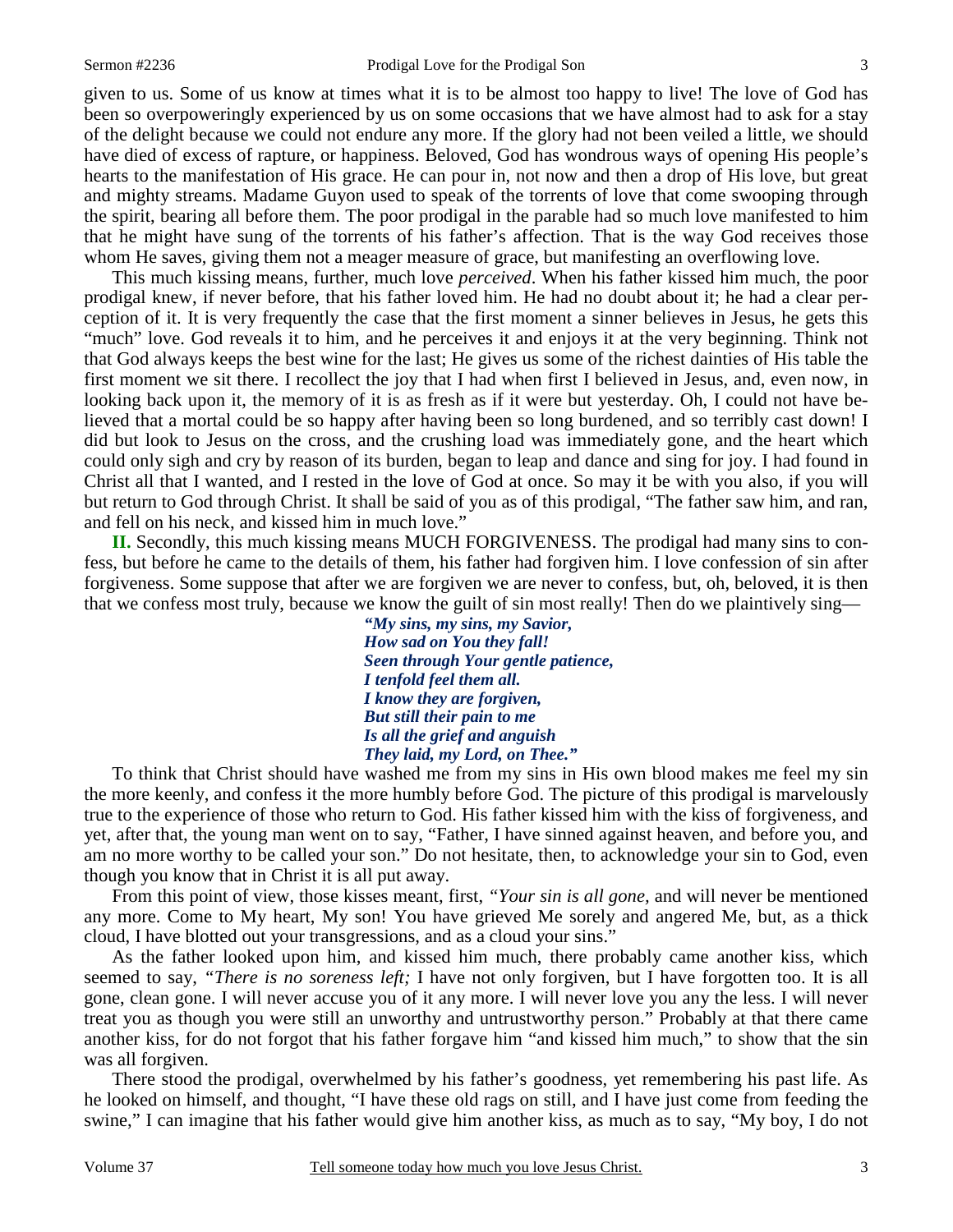recollect the past; I am so glad to see you that *I do not see any filth on you, or any rags* on you, either. I am so delighted to have you with me once more that, as I would pick up a diamond out of the mire, and be glad to get the diamond again, so do I pick you up, you are so precious to me." This is the gracious and glorious way in which God treats those who return to Him. As for their sin, He has put it away so that He will not remember it. He forgives like a God. Well may we adore and magnify His matchless mercy as we sing—

> *"In wonder lost, with trembling joy We take the pardon of our God; Pardon for crimes of deepest dye; A pardon bought with Jesus' blood; Who is pardoning God like Thee? Or who has grace so rich and free?"*

"Well," says one, "can such a wonderful change ever take place with me?" By the grace of God it may be experienced by every person who is willing to return to God. I pray God that it may happen now, and that you may get such assurance of it from the Word of God, by the power of His Holy Spirit, and from a sight of the precious blood of Christ shed for your redemption, that you may be able to say, "I understand it now; I see how He kisses all my sins away; and when it rises, He kisses it away again, and when I think of it with shame, He gives me another kiss; and when I blush all over at the remembrance of my evil deeds, He kisses me again and again, to assure me that I am fully and freely forgiven." Thus the many kisses from the prodigal's father combined to make his wayward son feel that his sin was indeed all gone. They revealed much love and much forgiveness.

**III.** These repeated kisses meant, next, FULL RESTORATION. The prodigal was going to say to his father, "Make me as one of your hired servants." In the far country he had resolved to make that request, but his father, with a kiss, stopped him. By that kiss, his *sonship was owned;* by it the father said to the wretched wanderer, "You are my son." He gave him such a kiss as he would only give to his own son. I wonder how many here have ever given such a kiss to anyone. There sits one who knows something of such kisses as the prodigal received. That father's girl went astray, and, after years of sin, she came back worn out, to die at home. He received her, found her penitent, and gladly welcomed her to his house. Ah, my dear friend, you know something about such kisses as those! And you, good woman, whose boy ran away, you can understand something about these kisses, too. He left you, and you did not hear from him for years, and he went on in a very vicious course of life. When you did hear from him, it well-near broke your heart, and when he came back, you hardly knew him. Do you recollect how you took him in? You felt that you wished that he was the little boy you used to press to your bosom, but now he was grown up to be a big man and a great sinner, yet you gave him such a kiss, and repeated your welcome so often, that he will never forget it, nor will you forget it either. You can understand that this overwhelming greeting was like the father saying, "My boy, you are my son. Despite all that you have done, you belong to me; however far you have gone in vice and folly, I own you. You are bone of my bone, and flesh of my flesh." In this parable Christ would have you know, poor sinner, that God will own you, if you come to Him confessing your sin through Jesus Christ. He will gladly receive you, for all things are ready against the day that you return—

> *"Spread for you the festal board, See with richest dainties stored, To your Father's bosom pressed, Yet again a child confessed; Never from his house to roam, Come and welcome, sinner, come."*

The father received his son with many kisses, and so proved that his *prayer was answered*. Indeed, his father heard his prayer before he offered it. He was going to say, "Father, I have sinned," and to ask for forgiveness, but he got the mercy, and a kiss to seal it, before the prayer was presented. This also shall be true of you, O sinner, who are returning to your God through Jesus Christ! You shall be permitted to pray, and God will answer you. Hear it, poor, despairing sinner, whose prayer has seemed to be shut out from heaven! Come to your Father's bosom now, and He will hear your prayers; and, before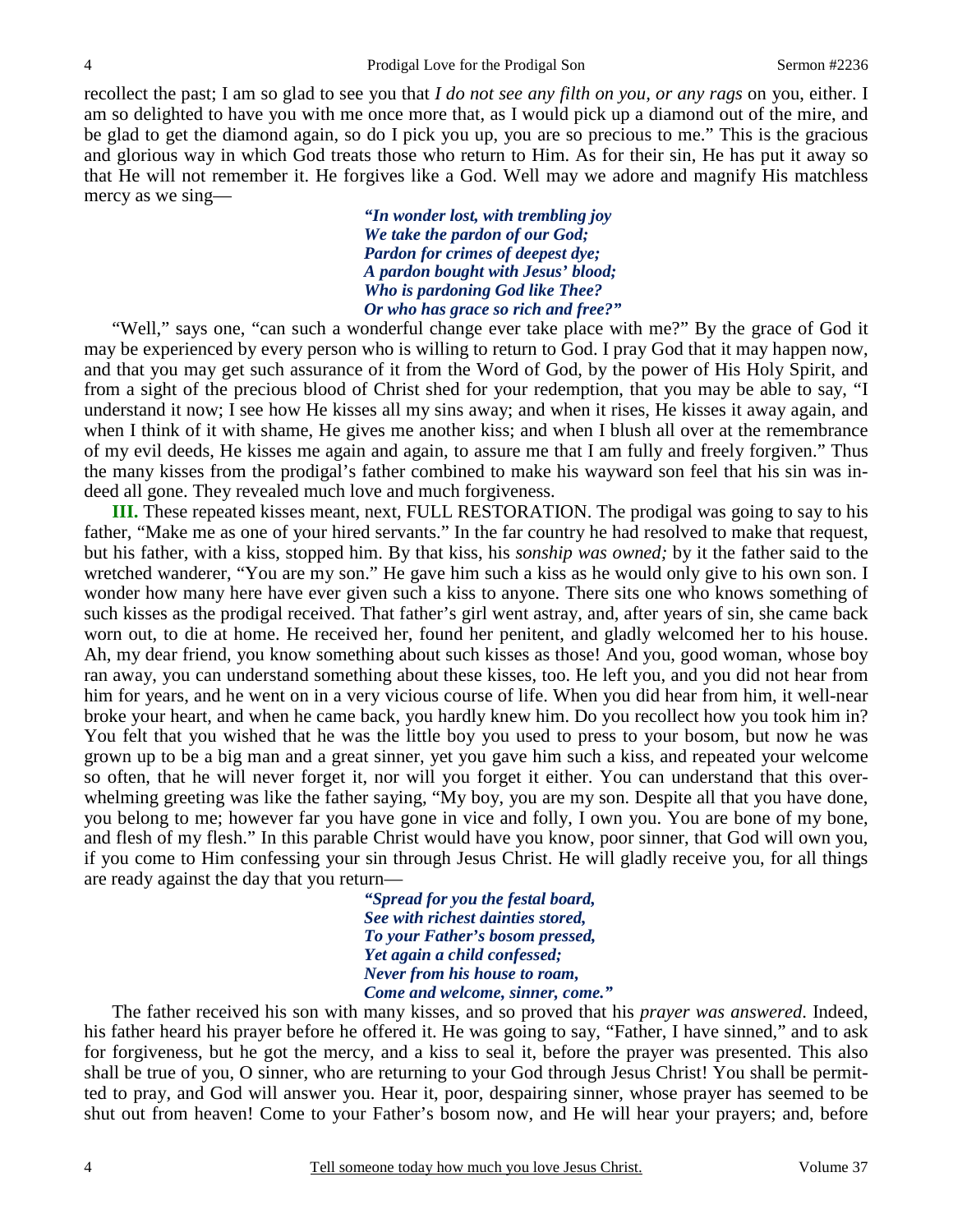many days are over, you shall have the clearest proofs that you are fully restored to the divine favor by answers to your intercessions that shall make you marvel at the Lord's loving-kindness to you.

 Further than this, you shall have all your *privileges restored,* even as this wandering young man was put among the children when he returned. As you see him now in the father's house, where he was received with the many kisses, he wears a son's robe, the family ring is on his finger, and the shoes of the home are on his feet. He eats no longer swine's food, but children's bread. Even thus shall it be with you if you return to God. Though you look so foul and so vile, and really are even more defiled than you look; and though you smell so strongly of the hogs among which you have been living that some people's nostrils would turn up at you, your Father will not notice these marks of your occupation in the far country with all its horrible defilement. See how this father treats his boy. He kisses him, and kisses him again, because he knows his own child, and, recognizing him as his child, and feeling his fatherly heart yearning over him, he gives him kiss after kiss. He kisses him much, to make him know that he has full restoration.

 In this repeated kissing we see, then, these three things: much love, much forgiveness, and full restoration.

 **IV.** But these many kisses meant even more than this. They revealed his father's EXCEEDING JOY. The father's heart is overflowing with gladness, and he cannot restrain his delight. I think he must have shown his joy by *a repeated look*. I will tell you the way I think the father behaved towards his son who had been dead, but was alive again, who had been lost, but was found. Let me try to describe the scene. The father has kissed his son, and he bids him sit down; then he comes in front of him, and looks at him, and feels so happy that he says, "I must give you another kiss," then he walks away a minute; but he is back again before long, saying to himself, "Oh, I must give him another kiss!" He gives him another, for he is so happy. His heart beats fast; he feels very joyful; the old man would like the music to strike up; he wants to be at the dancing; but meanwhile he satisfies himself by a repeated look at his long-lost child. Oh, I believe that God looks at the sinner, and looks at him again, and keeps on looking at him, all the while delighting in the very sight of him, when he is truly repentant, and comes back to his Father's house.

 The repeated kiss meant, also, *a repeated blessing,* for every time he put his arms round him, and kissed him, he kept saying, "Bless you; oh, bless you, my boy!" He felt that his son had brought a blessing to him by coming back, and he invoked fresh blessings upon his head. Oh, sinner! If you did but know how God would welcome you, and how He would look at you, and how He would bless you, surely you would at once repent, and come to His arms and heart, and find yourself happy in His love.

 The many kisses meant, also, *repeated delight*. It is a very wonderful thing that it should be in the power of a sinner to make God glad. He is the happy God, the source and spring of all happiness; what can we add to His blessedness? And yet, speaking after the manner of men, God's highest joy lies in clasping His willful Ephraims to His breast, when He has heard them bemoaning themselves, and has seen them arising and returning to their home. God grant that He may see that sight even now, and have delight because of sinners returning to Himself! Yes, we believe it shall be even so, because of His presence with us, and because of the gracious working of the Holy Spirit. Surely that is the teaching of the prophet's words: "The Lord your God in the midst of you is mighty; He will save, He will rejoice over you with joy; He will rest in His love, He will joy over you with singing." Think of the eternal God singing, and remember that it is because a wandering sinner has returned to Him that He sings. He joys in the return of the prodigal, and all heaven shares in His joy.

**V.** I have not got through my subject yet. As we take a fifth look, we find that these many kisses mean OVERFLOWING COMFORT. This poor young man, in his hungry, faint, and wretched state, having come a very long way, had not much heart in him. His hunger had taken all energy out of him, and he was so conscious of his guilt that he had hardly the courage to face his father; so his father gives him a kiss, as much as to say, "Come, boy, do not be cast down; I love you."

 "Oh, *the past, the past,* my Father!" he might moan, as he thought of his wasted years, but he had no sooner said that than he received another kiss, as if his father said, "Never mind the past; I have forgotten all about that." This is the Lord's way with His saved ones. Their past lies hidden under the blood of atonement. The Lord says by His servant Jeremiah, "The iniquity of Israel shall be sought for, and there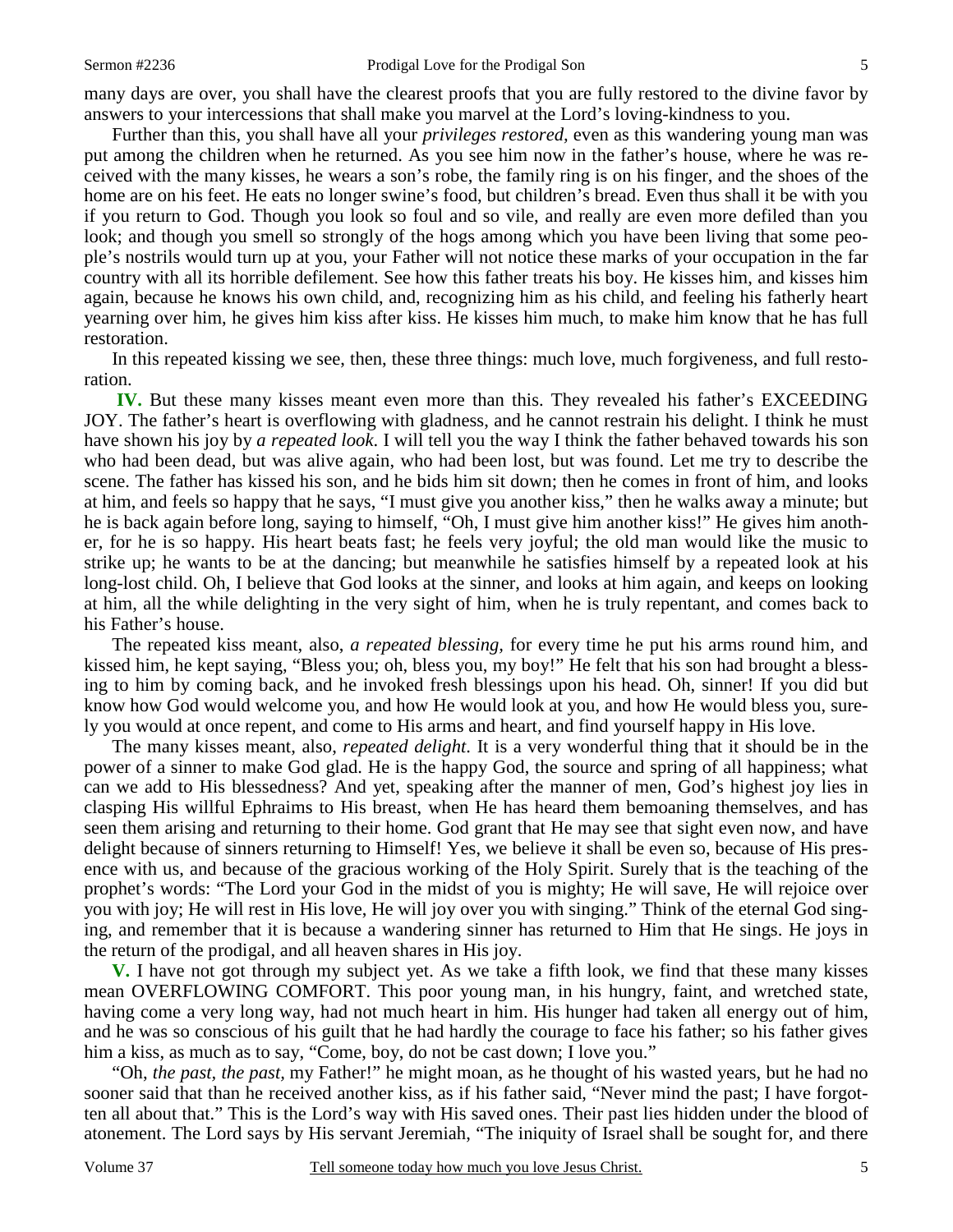shall be none; and the sins of Judah, and they shall not be found: for I will pardon them whom I reserve."

 But then, perhaps, the young man looked down on his foul garments, and said, *"The present*, my father, *the present,* what a dreadful state I am in!" And with another kiss would come the answer, "Never mind the present, my Boy. I am content to have you as you are. I love you." This, too, is God's word to those who are "accepted in the Beloved." In spite of all their vileness, they are pure and spotless in Christ, and God says of each one of them, "Since you were precious in My sight, you have been honorable, and I have loved you. Therefore, though in yourself you are unworthy; through My dear Son you are welcome to My home."

 "Oh, but," the boy might have said, *"the future,* my Father, *the future!* What would you think if I should go astray again?" Then would come another holy kiss, and his father would say, "I will see to the future, my boy; I will make home so bright for you that you will never want to go away again." But God does more than that for us when we return to Him. He not only surrounds us with tokens of His love, but He says concerning us, "They shall be My people, and I will be their God: and I will give them one heart, and one way, that they may fear Me forever, for the good of them, and of their children after them: and I will make an everlasting covenant with them, that I will not turn away from them, to do them good; but I will put My fear in their hearts, that they shall not depart from Me." Furthermore, He says to each returning one, "A new heart also will I give you, and a new spirit will I put within you: and I will take away the stony heart out of your flesh, and I will give you an heart of flesh. And I will put My Spirit within you, and cause you to walk in My statutes, and you shall keep My judgments, and do them."

Whatever there was to trouble the son, the father gave him a kiss to set it all right; and, in like manner, our God has a love token for every time of doubt and dismay which may come to His reconciled sons. Perhaps one whom I am addressing says, "Even though I confess my sin, and seek God's mercy, I shall still be in sore trouble, for through my sin, I have brought myself down to poverty." "There is a kiss for you," says the Lord: "Your bread shall be given you, and your water shall be sure." "But I have even brought disease upon myself by sin," says another. "There is a kiss for you, for I am Jehovah-Rophi, the Lord that heals you, who forgives all your iniquities, who heals all your diseases." "But I am dreadfully down at the heel," says another. The Lord gives you also a kiss, and says, "I will lift you up and provide for all your needs. No good thing will I withhold from them that walk uprightly." All the promises in this Book belong to every repentant sinner, who returns to God believing in Jesus Christ, His Son.

 The father of the prodigal kissed his son much, and thus made him feel happy there and then. Poor souls, when they come to Christ, are in a dreadful plight, and some of them hardly know where they are. I have known them talk a lot of nonsense in their despair, and say hard and wicked things of God in their dreadful doubt. The Lord gives no answer to all that, except a kiss, and then another kiss. Nothing puts the penitent so much at rest as the Lord's repeated assurance of His unchanging love. Such a one the Lord has often received, "and kissed him much," that He might fetch him up even from the horrible pit, and set his feet upon a rock, and establish his goings. The Lord grant that many whom I am addressing may understand what I am talking about!

**VI.** And now for our sixth head, though you will think I am getting to be like the old Puritans with these many heads. But I cannot help it, for these many kisses had many meanings: love, forgiveness, restoration, joy, and comfort were in them, and also STRONG ASSURANCE.

 The father kissed his son much to make him quite certain that it was *all real*. The prodigal, in receiving those many kisses, might say to himself, "All this love must be true, for a little while ago I heard the hogs grunt, and now I hear nothing but the kisses from my dear father's lips." So his father gave him another kiss, for there was no way of convincing him that the first was real like repeating it; and if there lingered any doubt about the second, the father gave him yet a third. If, when the dream of old was doubled, the interpretation was sure, these repeated kisses left no room for doubt. The father renewed the tokens of his love that his son might be fully assured of its reality.

 He did it that in the future it might *never be questioned*. Some of us were brought so low before we were converted that God gave us an excess of joy when He saved us, that we might never forget it. Sometimes the devil says to me, "You are no child of God." I have long ago given up answering him,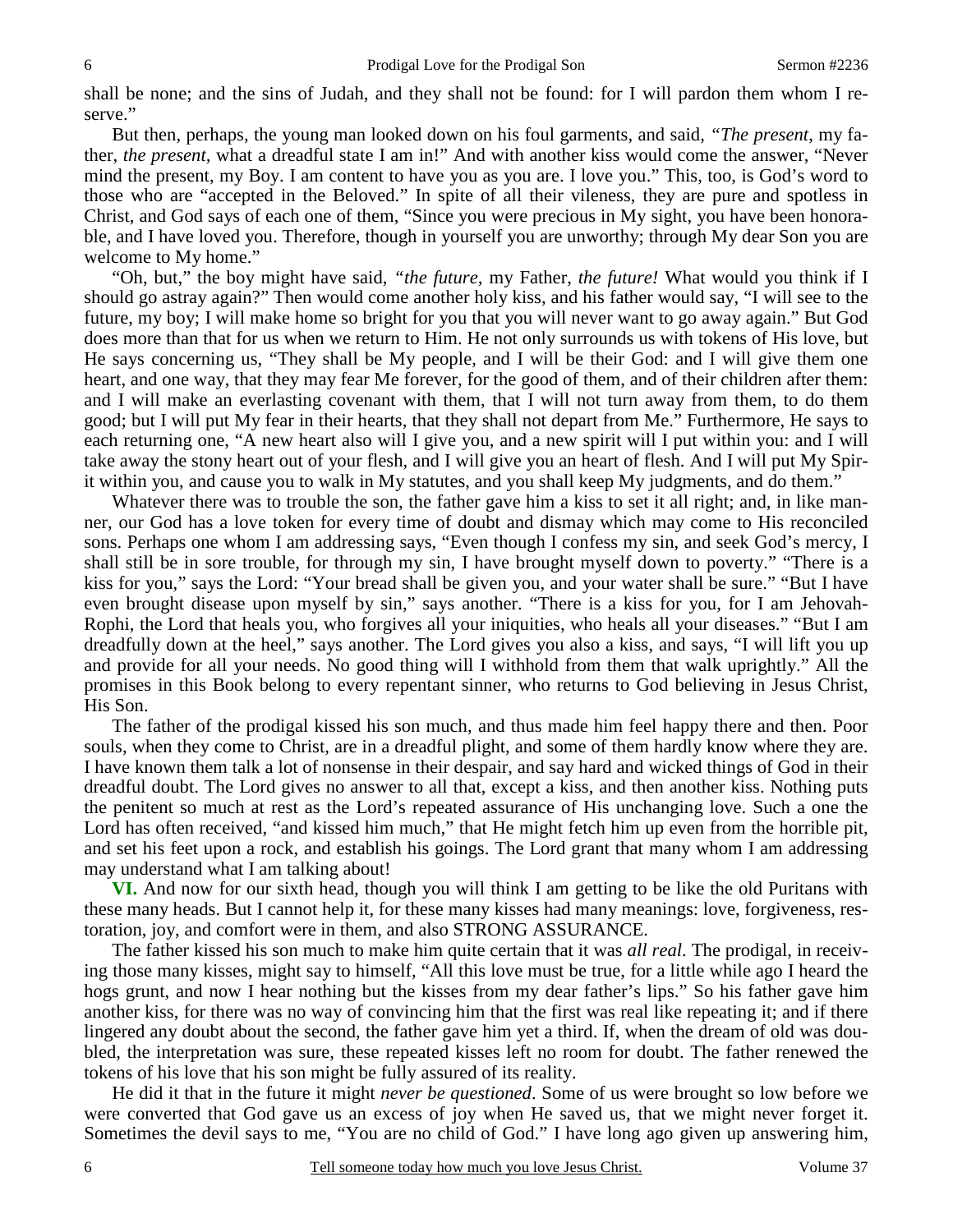clear deliverance, such a bright, sunshiny day at our conversion, that henceforth we cannot question our

for I find that it is a waste of time to argue with such a crafty old liar as he is; he knows too much for me. But if I must answer him, I say, "Why, I remember when I was saved by the Lord! I can never forget even the very spot of ground where first I saw my Savior; there and then my joy rolled in like some great Atlantic billow, and burst in mighty foam of bliss, covering all things. I cannot forget it." That is an argument which even the devil cannot answer, for he cannot make me believe that such a thing never happened. The Father kissed me much, and I remember it full well. The Lord gives to some of us such a

state before Him, but must believe that we are eternally saved. The father put the assurance of this poor returning prodigal beyond all doubt. If the first kisses were given privately, when only the father and son were present, it is quite certain that, afterwards, he kissed him *before men,* where others could see him. He kissed him much in the presence of the household, that they also might not be calling in question that he was his father's child. It was a pity that the elder brother was not there also. You see he was away in the field. He was more interested in the crops than in the reception of his brother. I have known such a one in modern days. He was a man who did not come out to weekly evening services. He was such a man of business that he did not come out on a Thursday night, and the prodigal came home at such a time, and so the elder brother did not see the father receive him. If he lived now, he would probably not come to the church meetings; he would be too busy. So he would not get to know about the reception of penitent sinners. But the father, when he received that son of his, intended all to know, once for all, that he was indeed his child. Oh, that you might get these many kisses even now! If they are given to you, you will have, for the rest of your life, strong assurance derived from the happiness of your first days.

**VII.** I have done when I have said that I think that here we have a specimen of the INTIMATE COMMUNION which the Lord often gives to sinners when they first come to Him. "His father saw him, and had compassion, and ran, and fell on his neck, and kissed him much."

 You see, this was *before the family fellowship*. Before the servants had prepared the meal, before there had been any music or dancing in the family, his father kissed him. He would have cared little for all their songs, and have valued but slightly his reception by the servants, if, first of all, he had not been welcomed to his father's heart. So is it with us; we need first to have fellowship with God before we think much of union with His people. Before I go to join a church, I want my Father's kiss. Before the pastor gives me the right hand of fellowship, I want my heavenly Father's right hand to welcome me. Before I become recognized by God's people here below, I want a private recognition from the great Father above; and that He gives to all who come to Him as the prodigal came to his father. May he give it to some of you now!

 This kissing, also, was *before the table communion*. You know that the prodigal was afterwards to sit at his father's table, and to eat of the fatted calf; but before that, his father kissed him. He would scarcely have been able to sit easily at the feast without the previous kisses of love. The table communion, to which we are invited, is very sweet. To eat the flesh and drink the blood of Christ, in symbol, in the ordinance of the Lord's Supper, is, indeed, a blessed thing; but I want to have communion with God by the way of the kiss of love before I come there. "Let Him kiss me with the kisses of His mouth." This is something private, ravishing, and sweet. God give it to many of you! May you get the many kisses of your Father's mouth before you come into the church, or to the communion table!

 These many kisses likewise came *before the public rejoicing*. The friends and neighbors were invited to share in the feast. But think how shamefaced the son would have been in their presence, if, first of all, he had not found a place in his father's love, or had not been quite sure of it. He would almost have been inclined to run away again. But the father had kissed him much, and so he could meet the curious gaze of old friends with a smiling face, until any unkind remarks they might have thought of making died away, killed by his evident joy in his father. It is a hard thing for a man to confess Christ if he has not had an overwhelming sense of communion with Him. But when we are lifted to the skies in the rapture God gives to us, it becomes easy, not only to face the world, but to win the sympathy of even those who might have opposed themselves. This is why young converts are frequently used to lead others into the light; the Lord's many kisses of forgiveness have so recently been given to them, that their words